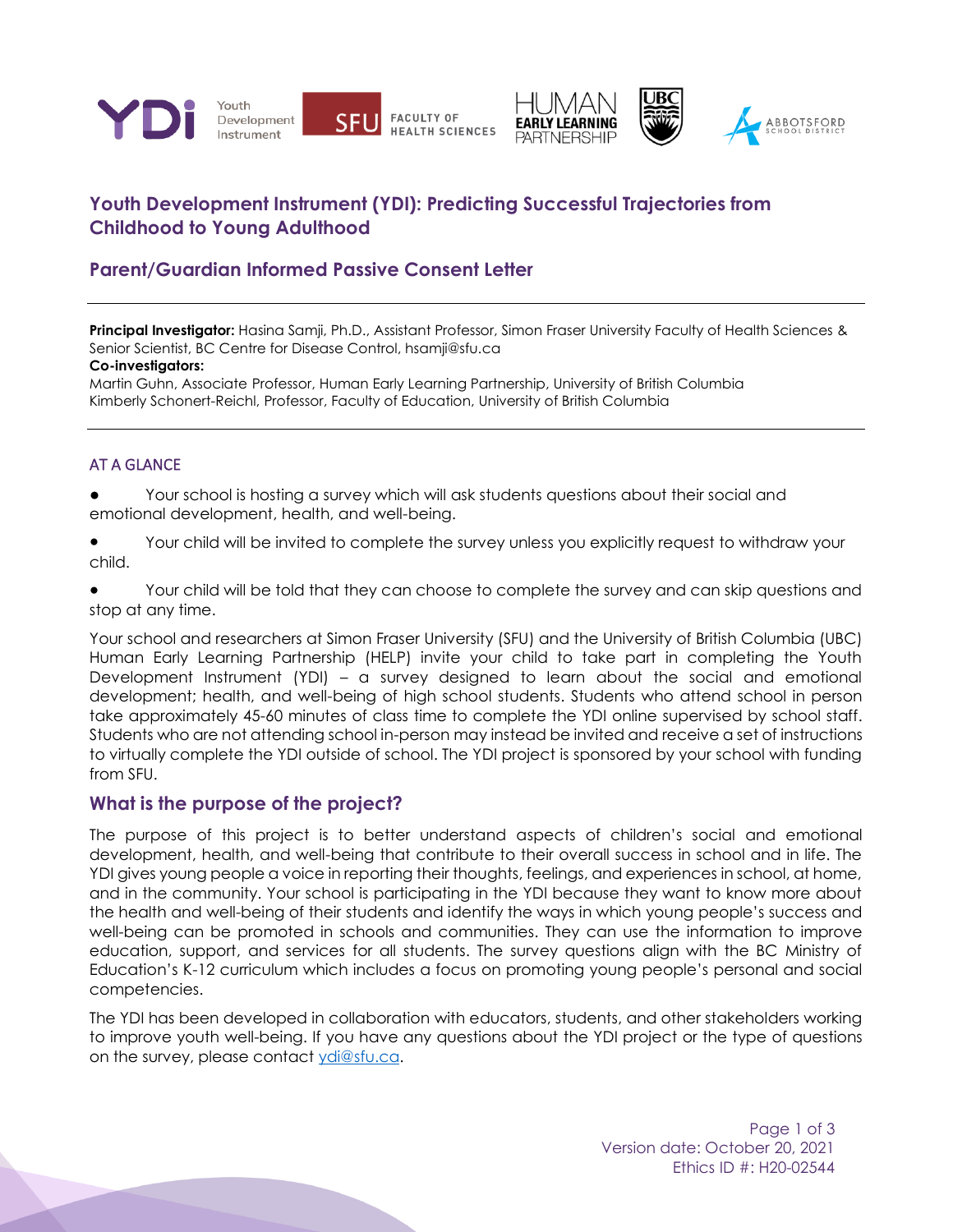





## **Participation is voluntary and consent is passive**

The YDI is voluntary and your child can choose whether or not to complete the survey. Participating or not participating in the survey will not affect your child's grades. It will not affect any services that your family receives from the school. Your child may also withdraw from the YDI project after completing the survey by contacting the research team.

If you do not want your child to complete the YDI, please return the attached form to your child's teacher or principal within 4 weeks of receiving this letter. You can also email the YDI project team at ydi@sfu.ca to withdraw your child. Children who do not participate and who attend school in person will work on an activity that is related to their regular school work. We use a passive consent process whereby parents or guardians can opt out their child from participation because the YDI is low risk and provides valuable data to help schools and communities improve adolescent wellbeing.

### **What will happen?**

Because several of the questions ask about children's feelings and relationships, the survey has a place where your child can ask for help with any problems they are having. Your child will also be asked how the COVID-19 pandemic is affecting their feelings and daily activities to help assess the pandemic's impact on young people's development and well-being. Your child may skip these and any other question(s) on the YDI if they wish. If your child asks for help, researchers will notify the teacher and principal who will follow school procedures for making sure your child gets help.

### **How will YDI data be used and stored?**

The YDI Principal Investigator is responsible for keeping all YDI project data safe. Your school provides information to the YDI research team about your child, including their name, Personal Education Number (PEN), date of birth, gender, and postal code. This information is stored separately from your child's survey answers in a secure research environment at UBC to protect your child's privacy. Your child's personal information will only be used for approved linkage and research projects **under Federal, Provincial/Territorial privacy laws**. Researchers who receive permission to use the YDI data for research purposes will be provided data that cannot be connected to any individual student.

The data from the study may be linked at the individual level with other data to learn about the factors that influence children's well-being, health, and school success. Other data may include education and health information. Once linked, data are "de-identified"; that is, identifying information like names are removed. The data that are linked can *only* be used for research or statistical purposes by researchers approved by the YDI principal investigator.

### **How is my child's privacy protected?**

Your child's responses to the survey questions are **private and confidential**. Neither you nor any school or school staff member will know what your child's answers are. If YDI information is used in research publications or in public documents, your child and your child's school will not be identified.

## **Project results**

School and district-level reports are shared with schools and districts and YDI results will not be used to rank schools, students, or classes in any way. The YDI project will follow a protocol established by HELP's [Aboriginal Steering Committee](http://earlylearning.ubc.ca/about/aboriginal-community-engagement/) regarding the reporting of data for Indigenous children. This protocol ensures the data are used to support Indigenous self-determination toward improving developmental outcomes for Indigenous children. The YDI project will never publicly report YDI data for Indigenous children, nor use it for comparison, without engagement/approval of Indigenous partners.

> Page 2 of 3 Version date: October 20, 2021 Ethics ID #: H20-02544